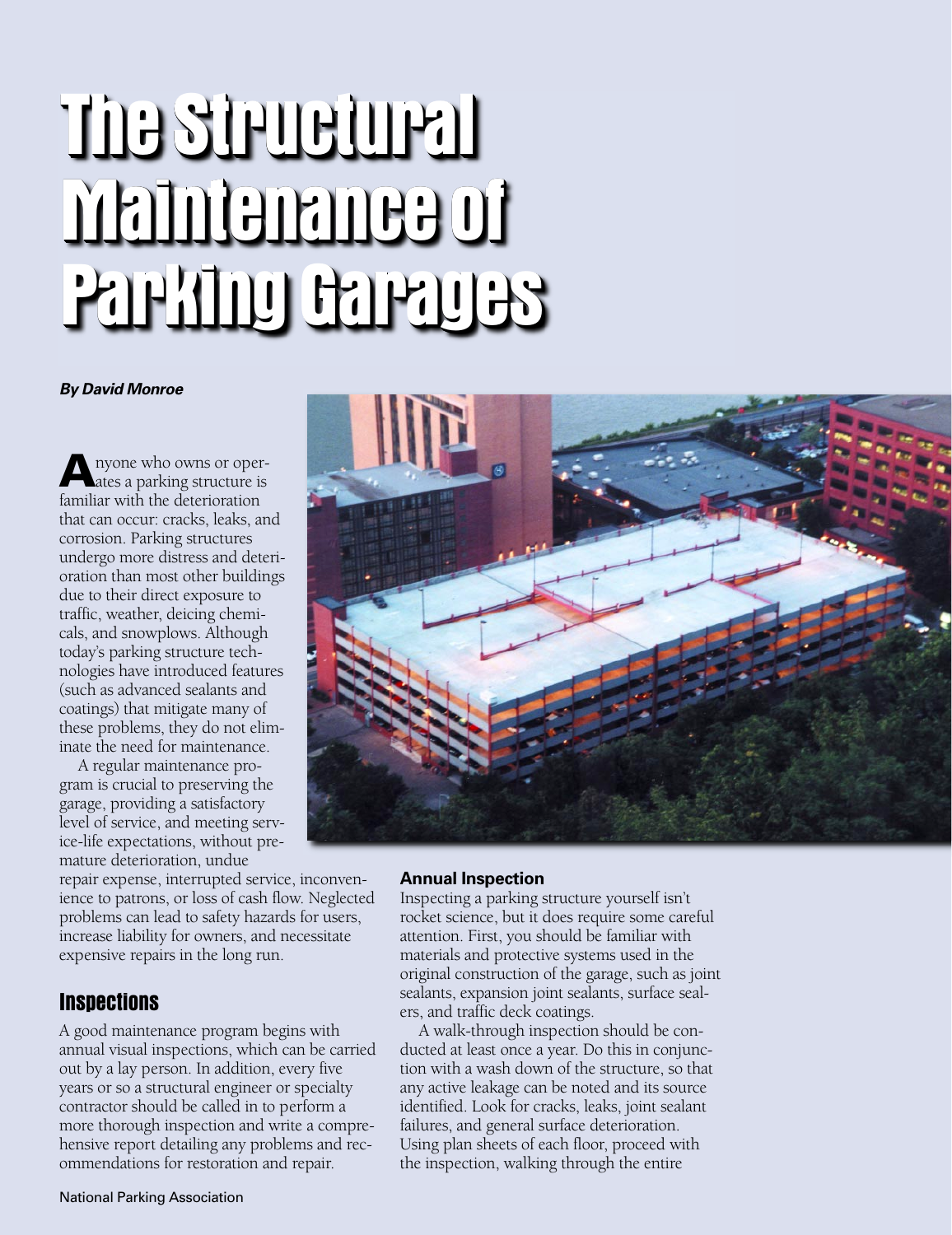## **Checklist for Structural Inspection of Parking Structures**

## **Decks**

| Are there any cracks? Do they leak?                                                            |
|------------------------------------------------------------------------------------------------|
| Is the surface sound, or are there areas of surface scaling?                                   |
| Does a chain-dragging test reveal a hollow sound in any areas?                                 |
| Is there any evidence of concrete delamination?                                                |
| Is there any evidence of corrosion of reinforcing steel or surface spalling?                   |
| Are there any signs of leakage? Describe conditions and note locations.                        |
| If there is a traffic-bearing membrane, does it have any tears, cracks or loss<br>of adhesion? |
| Are there low spots where ponding occurs?                                                      |
| Are there water stains on the underside (soffit) of the deck?                                  |
| Has the concrete been tested for chloride-ion content?<br>When was it last tested?             |
| Are records of previous inspections available?                                                 |
| <b>Beams and Columns</b>                                                                       |
| Are there any cracks? If so, what is the direction, width and depth?                           |
| Are there any signs of leakage? Describe conditions and note location.                         |
| Is there any concrete spalling?                                                                |
| Is any steel reinforcement exposed?                                                            |
| Are bearings in good condition?                                                                |
| Are bearing plates rusted?                                                                     |
| If bearing pads have been used under beams, are they present and in good                       |
| condition?                                                                                     |
| Are bearing pads squashed, bulging, out of place or missing?                                   |
| <b>Stair and Elevator Towers</b>                                                               |
| Are there any signs of a leaking roof?                                                         |
| Are there any cracks in the exterior finish?                                                   |
| Are there any signs of corrosion-related deterioration of stairs or railings?                  |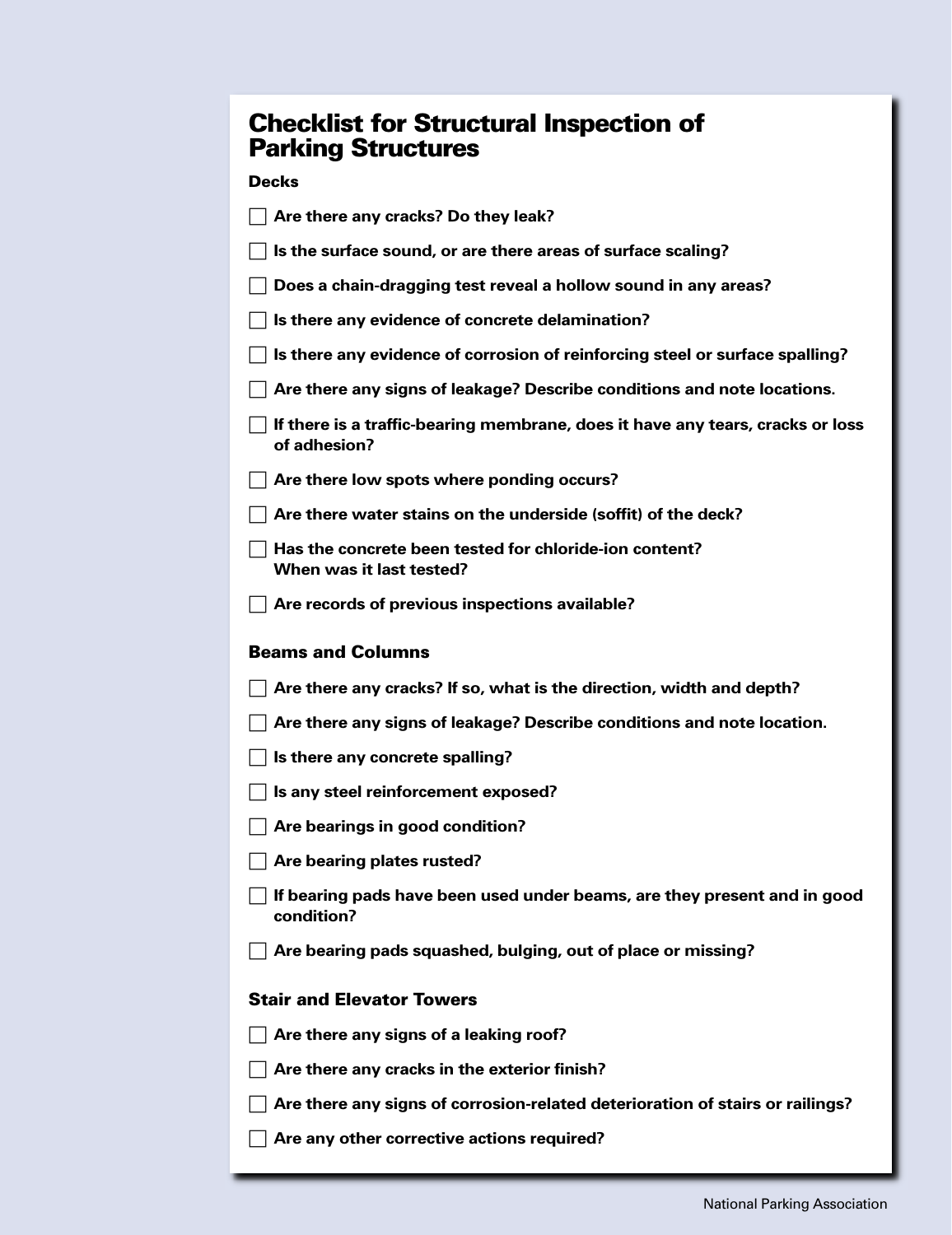| <b>Expansion Joints</b>                                                                                                                |
|----------------------------------------------------------------------------------------------------------------------------------------|
| Are there leaks through isolation-joint seals?                                                                                         |
| Are leaks related to failure of the seals or the adjacent concrete?                                                                    |
| Could the cause be snowplows?                                                                                                          |
| What type of isolation joint/expansion joint seal is installed?                                                                        |
| Who is the manufacturer?                                                                                                               |
| Is there a warranty in force?                                                                                                          |
| Consult the manufacturer for repair recommendations if applicable.                                                                     |
| <b>Joint Sealants</b>                                                                                                                  |
| Are there any signs of leakage, loss of elastic properties, separation from<br>adjacent substrates or cohesive failure of the sealant? |
| Are there failures of the concrete behind the sealant (edge spalls)                                                                    |
| <b>Exposed Steel</b>                                                                                                                   |
| Is there any exposed steel (structural beams, handrails, door frames, barri-<br>ers, cable, exposed structural connections)?           |
| Is rust visible? Is it surface rust or is there significant loss of section?                                                           |
| Is repainting required?                                                                                                                |
| What is the condition of attachment point and surrounding concrete?                                                                    |
| <b>Drains</b>                                                                                                                          |
| Are drains functioning properly? When were they last cleaned?                                                                          |
| Are drains properly located so that they receive the runoff intended?                                                                  |
| Are seals around the drain bases in good condition?                                                                                    |
| <b>Previous Repairs</b>                                                                                                                |
| Are previous repairs performing satisfactorily?                                                                                        |
| Are the edges of previous patches tight?                                                                                               |
| Do the patches sound solid when tapped?                                                                                                |
|                                                                                                                                        |
|                                                                                                                                        |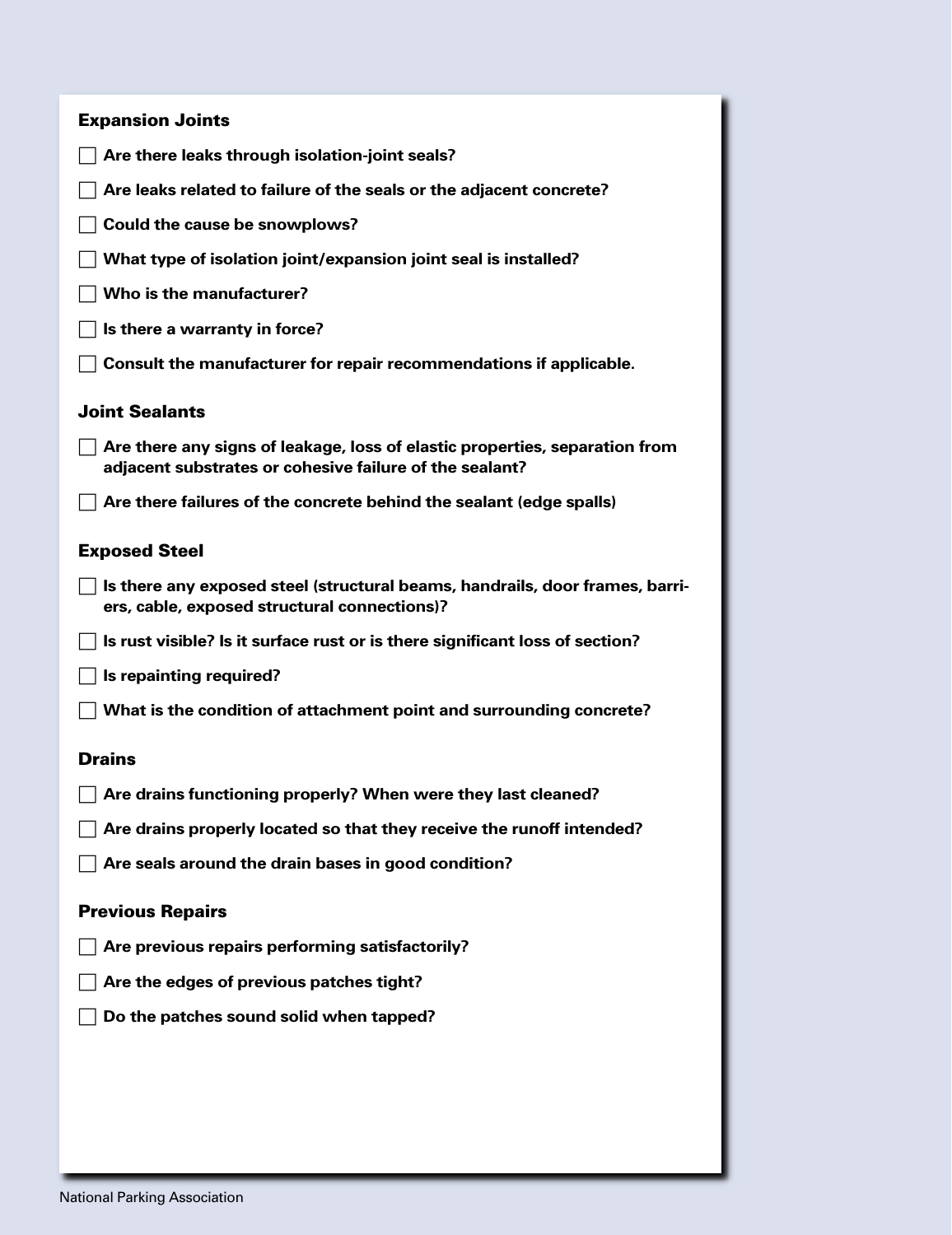garage and marking on the plan sheets any areas where problems are observed. It is helpful to use a code system to denote problems and their locations, for example, "L" for leak, "C" for corrosion, "J" for joint deterioration, and so on. Use lines to show where cracks exist and their sizes. Also, take photos of any deteriorated areas to serve as a record of the damage. It is important—and cost effective to take care of cracks, leaks, and joint deterioration early on, before the problems grow.

Sometimes concrete may be damaged, even though there are no visible cracks or surface deterioration. A simple "chain dragging" survey can help evaluate suspicious areas. Drag a length of chain over the concrete wherever a problem is suspected. A hollow sound indicates that the concrete is delaminating and a significant problem may be developing. A hammer or metal rod may also be used; simply tap on the concrete and listen. If the chain dragging survey reveals a problem, or if there are noticeable cracks on the faces of columns or on beams, particularly near bearing areas, an engineer with experience in structural forensics should be consulted for follow-up.

#### **Five-Year Inspection**

Every five years or so—or whenever structural problems are suspected—consult a structural engineer with experience in concrete restoration/repair and waterproofing technology to conduct a comprehensive inspection. These experts know what to look for and can provide the information needed to make sound recommendations as to what corrective measures should be considered. It may also be appropriate to do some physical testing of the structure as part of this inspection to establish baseline performance or to better evaluate potential problems. A specialty contractor with experience in concrete restoration/repair and waterproofing technology can also conduct this type of survey, and will usually do so at no cost to the garage owner. The contractor can also do the required repairs and develop a maintenance budget for the structure.

## **Preventive Maintenance**

Preventive maintenance will reduce repair expenses in the long run and extend the service life of the structure.

#### **Snow Removal**

Chlorides, which are in road salt and are carried into the garage via vehicles, can be a garage owner's worst enemy because of the damage they can do to concrete. It's important to use the least disruptive methods and the least corrosive materials necessary to remove snow and ice. Following are some deicing measures:

■ Clean, plow, and scrape off ice and snow without use of any deicing agents. Take care not to damage joint sealants, deck coatings, or the concrete deck elements themselves.

■ Use sand to increase traction; when washing down the deck, be sure to protect the drainage system with temporary burlap or straw filters.

■ Deice with urea or CMA (a proprietary nonchloride deicer).

■ Use a mixture of sand and calcium or sodium chloride, but protect the drainage system from sand.

#### **Cleaning**

A good maintenance program will include regular wash-downs with water to remove debris. This is especially important in the spring to remove dust, debris, and especially road salt, which contains harmful chlorides.

#### **Repairs and Restoration**

When potential problems are identified, a specialty contractor should be retained to perform corrective measures. Typical work includes repair of deteriorated concrete, sealing of cracks and joints, repair of expansion joints, and application of sealers and traffic deck membranes. Sealants have a finite life, so even the latest and best will need to be replaced periodically.

## **Minimizing Future Maintenance Requirements**

The best maintenance programs begin with emphasis on enhancing the durability characteristics of the project when it is built. A recent design/